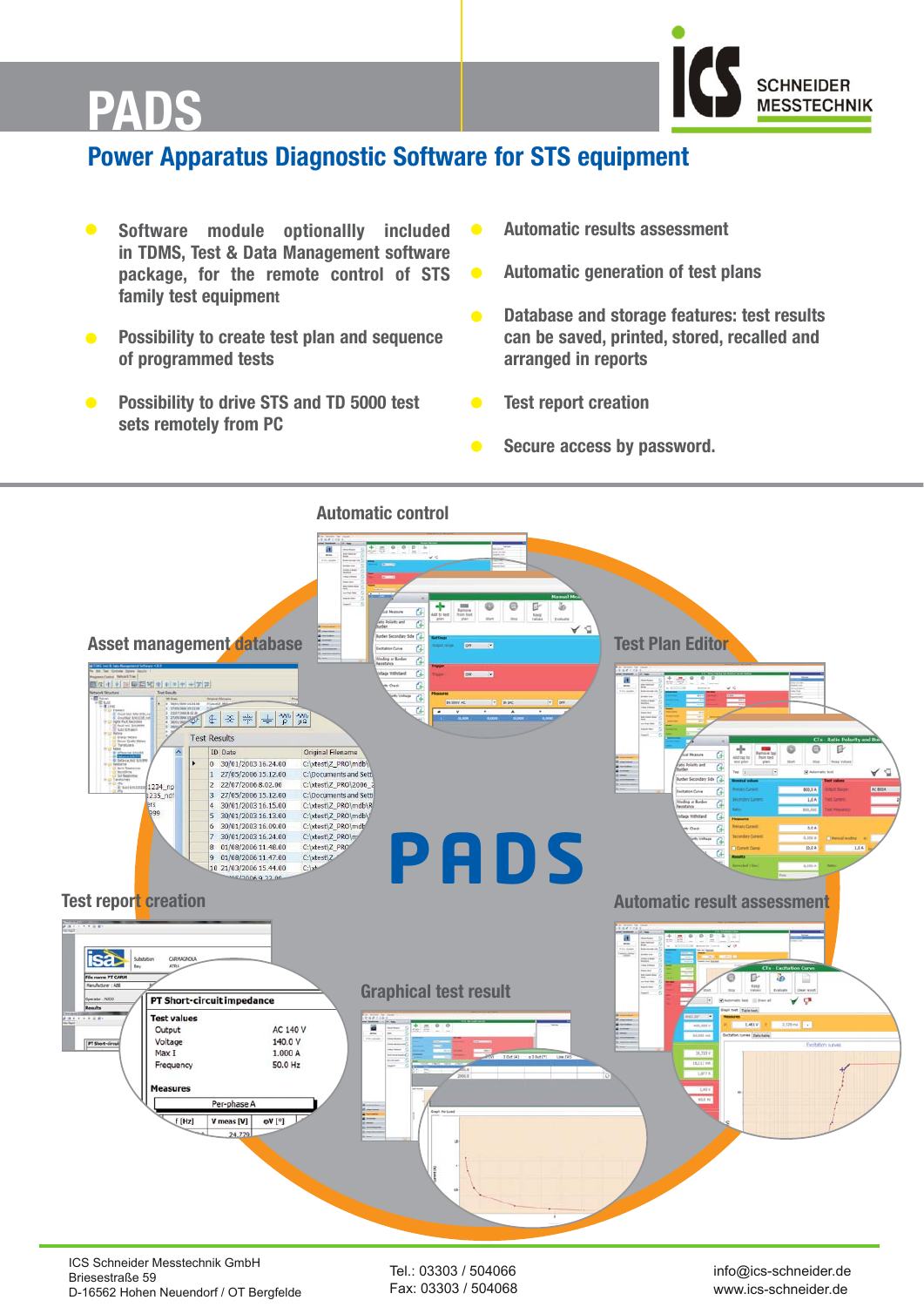# **PADS**

#### **PADS**

PADS is an optional additional module included in TDMS, Test & Data Management Software, a powerful software package providing data management for acceptance and maintenance of testing activities. Electrical apparatus data and test results are saved in the TDMS database for historical results analysis. TDMS database organizes test data and results for the majority of electrical apparatues tested with ISA test sets and related software.



**PADS - Power Apparatus Diagnostic Software** is a powerful **software application, optionally included in TDMS software package, that allows the remote control of the STS family**: STS 5000, STS 4000, STS 3000 *light*. These devices allow performing tests of: CTs, VTs, PTs, CBs and almost all other power devices in electrical substation.

The software performs various tasks, such as:

- . Control STS and TD 5000 from PC
- . Create test plan
- . Download stored test results via Ethernet connection
- . Create and customize test reports
- . Print test results
- . Open and save results in TDMS database.

This program runs under Windows© environment. *Note: Windows is trademark of Microsoft Corporation.*

### **APPLICATION**

The following table lists the tests that can be performed on CTs, VTs, Power Transformers and Circuit Breakers using PADS in connection with STS and TD 5000.

| N.             | <b>TEST</b>  | <b>TEST DESCRIPTION</b>                            |
|----------------|--------------|----------------------------------------------------|
| 1              | CT           | Ratio, Voltage mode                                |
| $\overline{2}$ | <b>CT</b>    | Ratio, polarity and burden with high AC<br>current |
| 3              | <b>CT</b>    | Burden; secondary side                             |
| $\overline{4}$ | <b>CT</b>    | <b>Excitation curve</b>                            |
| 5              | СT           | Winding or burden resistance                       |
| 6              | СT           | Voltage withstand                                  |
| $\overline{7}$ | СT           | Remote polarity check                              |
| 8              | <b>CT</b>    | Rogowski coil transformers                         |
| 9              | <b>CT</b>    | Low power transformers                             |
| 10             | <b>CT</b>    | Tan Delta measurements                             |
| 11             | VT           | Ratio; polarity                                    |
| 12             | VT           | Burden, secondary side                             |
| 13             | VT           | Ratio, electronic transformers                     |
| 14             | <b>VT</b>    | <b>Voltage withstand</b>                           |
| 15             | VT           | Remote polarity check                              |
| 16             | <b>VT</b>    | <b>Tan Delta measurements</b>                      |
| 17             | PT           | Ratio per TAP                                      |
| 18             | PT           | Static and dynamic resistance of Tap<br>Changer    |
| 19             | PT           | No-load current                                    |
| 20             | PT           | Short-circuit impedance                            |
| 21             | PT.          | Tan Delta measurements                             |
| 22             | CB           | High DC current micro-Ohmmeter test                |
| 23             | СB           | <b>Tan Delta measurements</b>                      |
| 24             | Relay        | Threshold and timing                               |
| 25             | R            | Resistivity and ground resistance                  |
| 26             | R            | Step and touch voltages                            |
| 27             | L            | Line parameters                                    |
| 28             | <b>Other</b> | Sequencer                                          |

PADS allows to perform tests on CT, VT, PT acording to the following IEC standards: EN 60044-1; EN 60044-2; EN 60044-5; EN 60044-7; EN 60044-8; EN 60076-1, and also in accordance with ANSI/IEEE C57.13.1. Resistance tests are performed according to the following standards: EN50522, EN61936-1, IEEE80-2000 and CENELEC HD637 s1.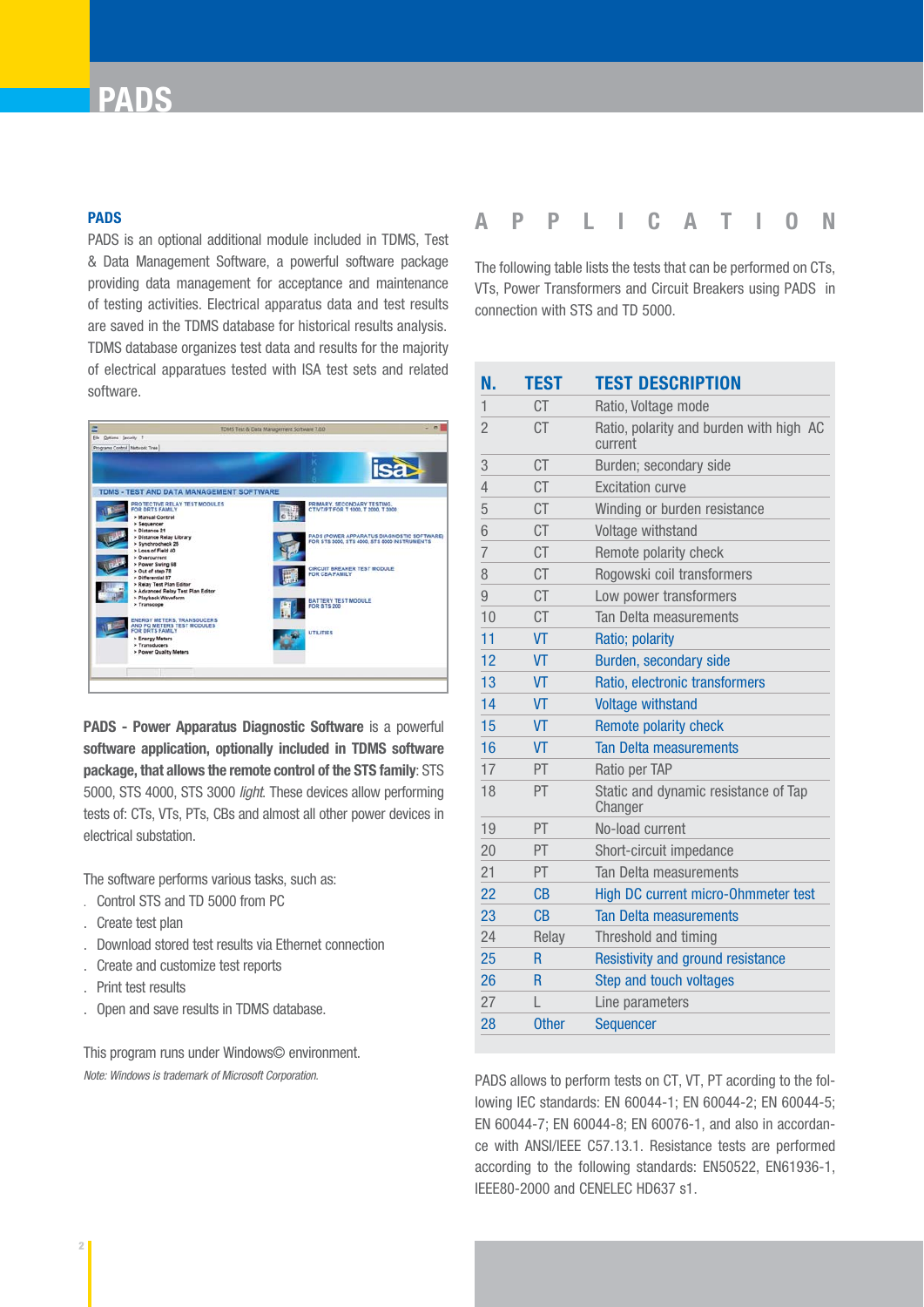

PADS TEST PLAN EDITOR is an **innovative and advanced software feature, allowing the operator to de**fine a sequence of tests. The operator sets the parameters of each test; then TEST PLAN EDITOR creates the sequence to be performed automatically. This feature is **available for the test of current, voltage and power transformers. It is also possibile to create tests for primary and secondary injection.**

Test plans can be saved or recalled, like test results. During the test, test results are stored in the memory. The software allows saving, exporting and analysing test results and creating new test reports.

At the end of the programming, starting the first test will execute the complete test plan.

#### **PADS SOFTWARE FUNCTIONS**

PADS software for the remote control of STS and TD 5000 family test equipment allows the following tests of current, voltage, power transformers and circuit breakers:

#### **TEST OF CURRENT TRANSFORMERS**

- . CT ratio and polarity voltage method
- . CT ratio, polarity and burden current method
- . CT burden secondary side
- . CT excitation curve
- . Winding resistance
- . Voltage withstand
- . Remote polarity check
- . Rogowski coil
- . Low power
- . Power factor, capacitance and Tan Delta.



Test plan - Header: description



Test plan - Header: tolerances



CT testing - Ratio, Polarity and Burden test, current method



CT testing - Power factor, capacitance and Tan Delta test